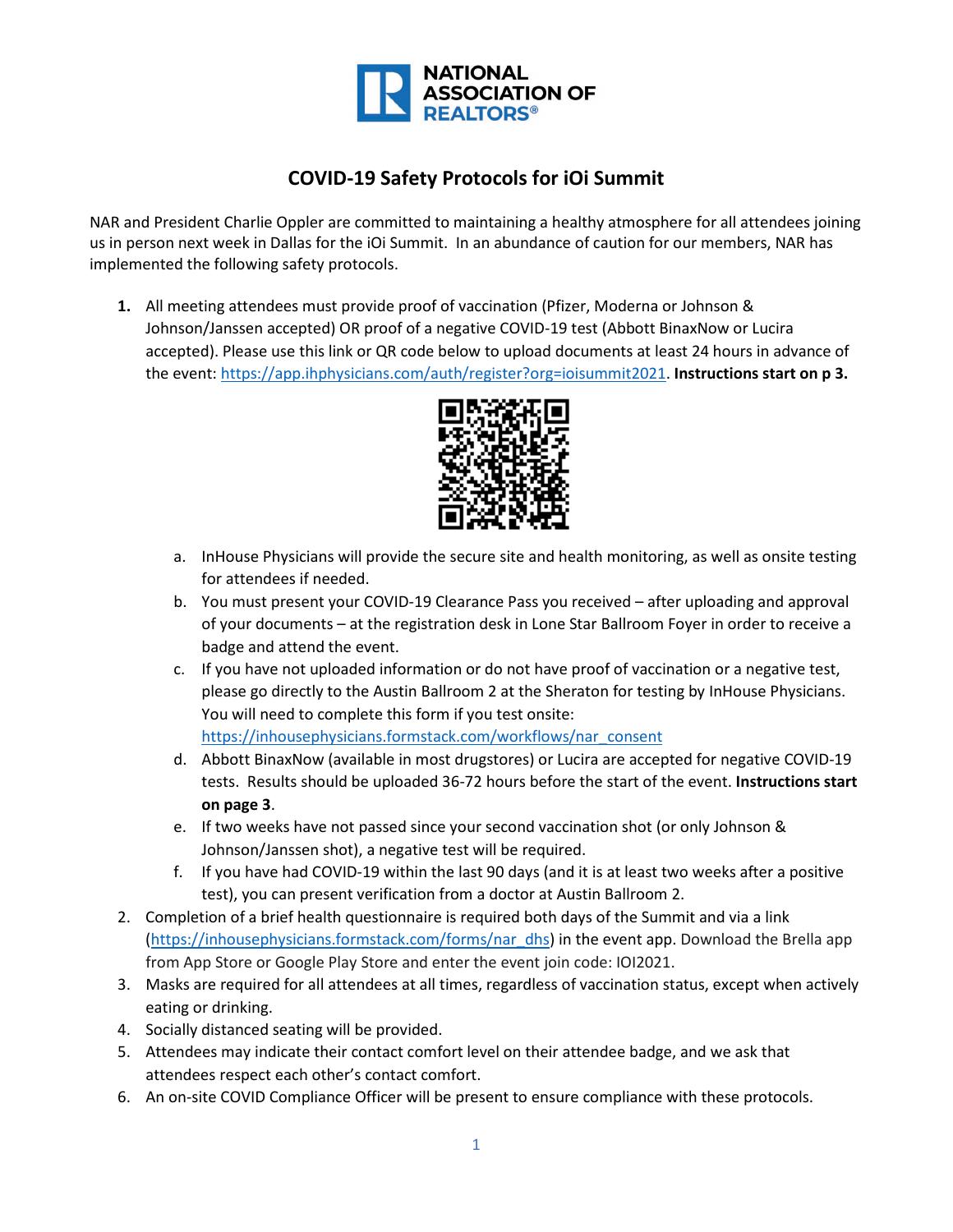

- 7. If you begin experiencing symptoms or test positive for COVID-19 during the event, you must immediately cease participation in the event. Please refer to the CDC's recommendations for quarantine and isolation here: [https://www.cdc.gov/coronavirus/2019-ncov/if-you-are](https://www.cdc.gov/coronavirus/2019-ncov/if-you-are-sick/quarantine.html)sick/quarantine.html
- 8. If you begin experiencing symptoms or test positive for COVID-19 during the event or within 14 days after you return home from the event, please immediately contact Lesley Muchow, NAR Deputy General Counsel, at **Imuchow@nar.realtor** so that NAR may conduct confidential contact tracing.

*Although we do not anticipate any medical incidents, NAR will have an onsite medical provider available during business hours to ensure your healthcare needs are met. If you are in need of medical attention, please present to the medical clinic in Austin Ballroom 2 at the Sheraton Dallas.*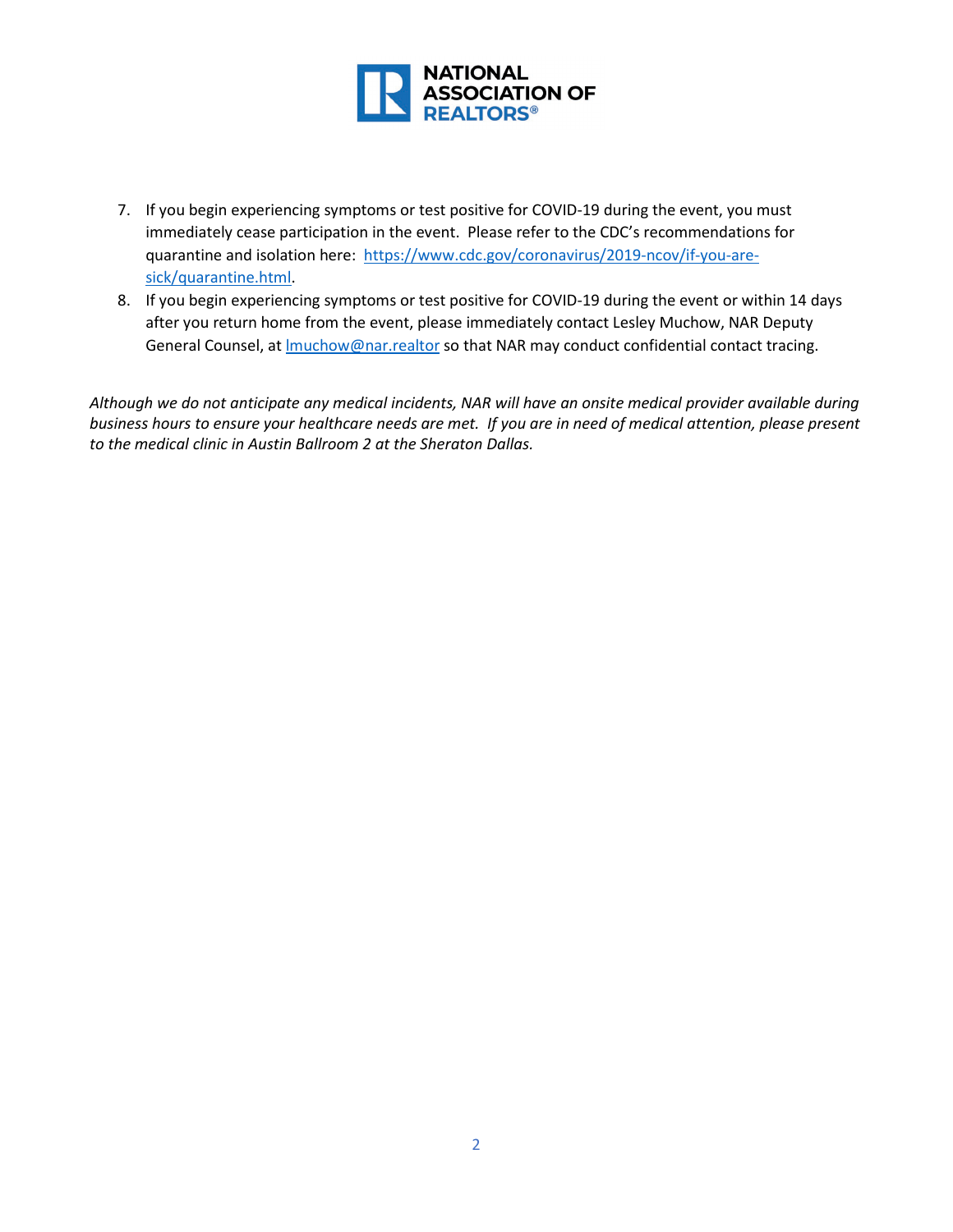

## **IHP Web Based App Patient Portal Access**

1. Register for a patient account here through the link or QR code below: <https://app.ihphysicians.com/auth/register?org=ioisummit2021>



- a. Use an email and phone number you would like to receive your unique 6-digit pin to login each time.
- b. Once logged into your patient portal you will see **iOi Summit 2021** as your assigned organization.

| <b>MY VACCINE PASS</b><br>ø<br>Your Digital Vaccine Pass<br>−                         | Phone Number:             | 1234567890                                                                                                           |
|---------------------------------------------------------------------------------------|---------------------------|----------------------------------------------------------------------------------------------------------------------|
| MY CLEARANCE PASS<br>m<br>Your COVID-19 Test Result Submissions<br>∽                  | Profile picture:          | +13125552020<br>Choose File No file chosen                                                                           |
| MY VACCINE CARD<br>An image upload of your COVID-19 Vaccine Card                      | Clearance Pass<br>Access: | IOI Symmit                                                                                                           |
| <b>MY TEST RESULTS</b><br>自<br>Your COVID-19 Test Result Submissions                  |                           | Enter Companies, Events & Orgs who can view your pass status, like: Nike, American<br>Airlines, Amtrak, Willis Tower |
| UPLOAD VACCINE CARD<br>Upload an image of your physical Vaccine Card                  | Address:                  | Enter Address                                                                                                        |
| SUBMIT COVID-19 TEST RESULT<br>n.<br>$\circ$<br>Submit a new COVID-19 Test Submission | City:                     | <b>Enter City</b>                                                                                                    |
| ORDER COVID-19 TEST(S)<br>R<br>Order COVID-19 At Home or Self-Tests for Pickup        | State:                    |                                                                                                                      |

2. Vaccine records and self-administered tests can be administered at the buttons indicated by the blue arrows above.

3. All vaccine records and test results will be verified by the IHP team within 24 hours upon submission. Verification passes for vaccine records and test results will be available at the buttons indicated with a star above upon verification by the IHP team.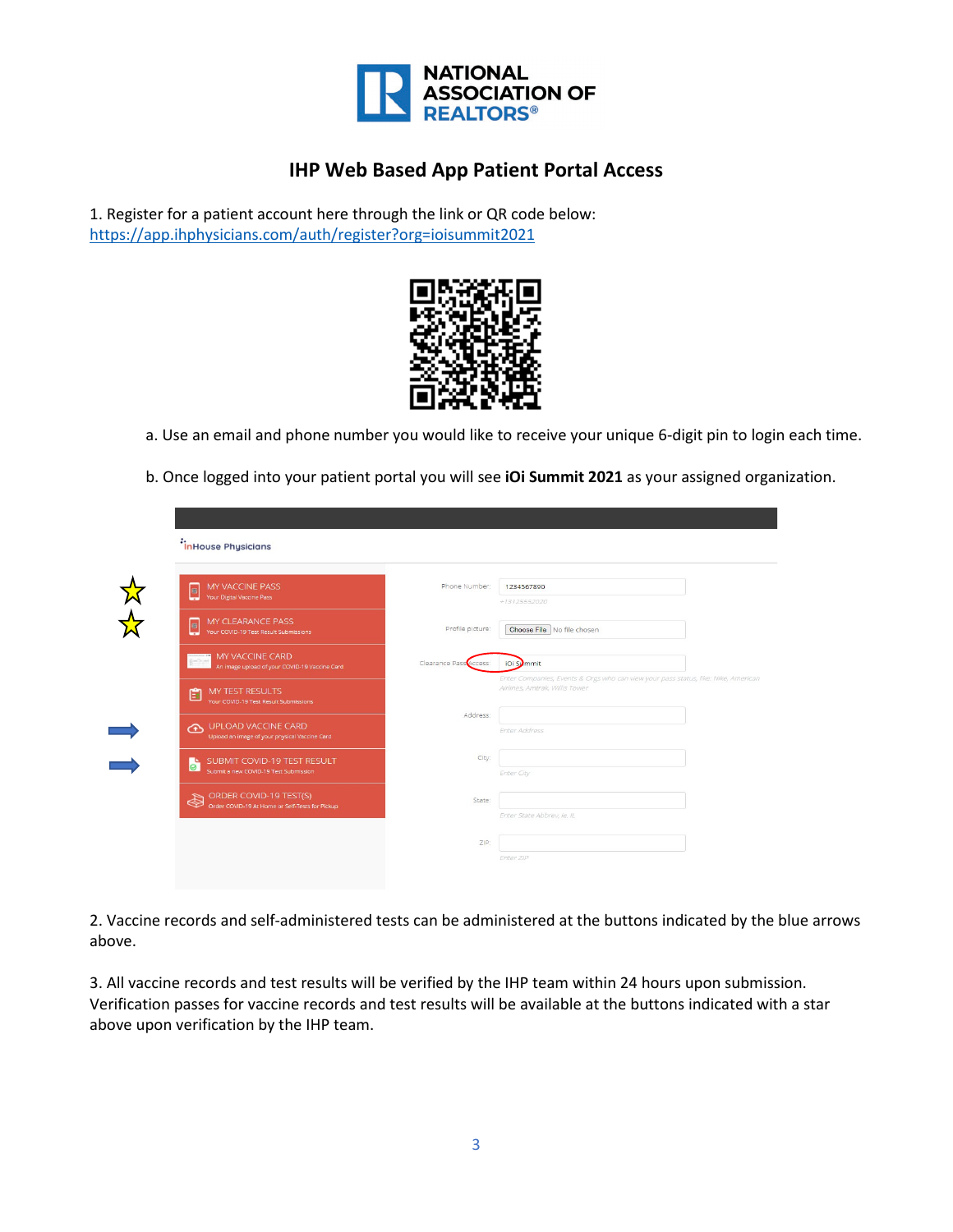

# **Submitting Self-Administered COVID-19 Test Results**

*IHP will accept self-administered test submissions on the IHP web-based app for the Over the Counter (OTC) Abbott BinaxNOW antigen COVID-19 test or the Lucira COVID-19 RT-LAMP test that can be found at local drug stores such as Walgreens, Longs Drugs, Walmart, etc.*

*The OTC Abbott BinaxNOW COVID-19 antigen test is sold in a pack of two tests that are to be taken ideally 72 hours apart, but no sooner than 36 hours after your first test. IHP recommends adhering to the two-test series per manufacturer guidelines.* 

1. Follow the instructions inside the test kit to perform the self-administered OTC BinaxNOW two-test series or the Lucira COVID-19 RT LAMP test.

2. While logged into your patient portal, select "Submit COVID-19 Test Result" to submit the self-administered COVID-19 test.

3. Select the test that is being submitted. Once the test is completed, take a picture of your result as indicated for your selected self- administered test:

#### **Abbott BinaxNOW Antigen Test:**

On the Abbott BinaxNOW COVID-19 Ag Card, write your name, date of test self-administration, and time of self-administration. **If this information is not written on your BinaxNOW COVID-19 Ag Card, it will not be accepted for verification if uploaded.** 



### **Lucira COVID-19 RT-LAMP Test:**

On the Lucira COVID-19 RT-LAMP test, ensure that the QR code and 8-digit test kit number located on the bottom of the Lucira test box is visible in the picture submitted:





4. Submitted test results will be verified by IHP within 24 hours upon submission.

5. You can access your verified COVID-19 Test clearance pass in the navigation menu in the patient portal once verified by the IHP team.